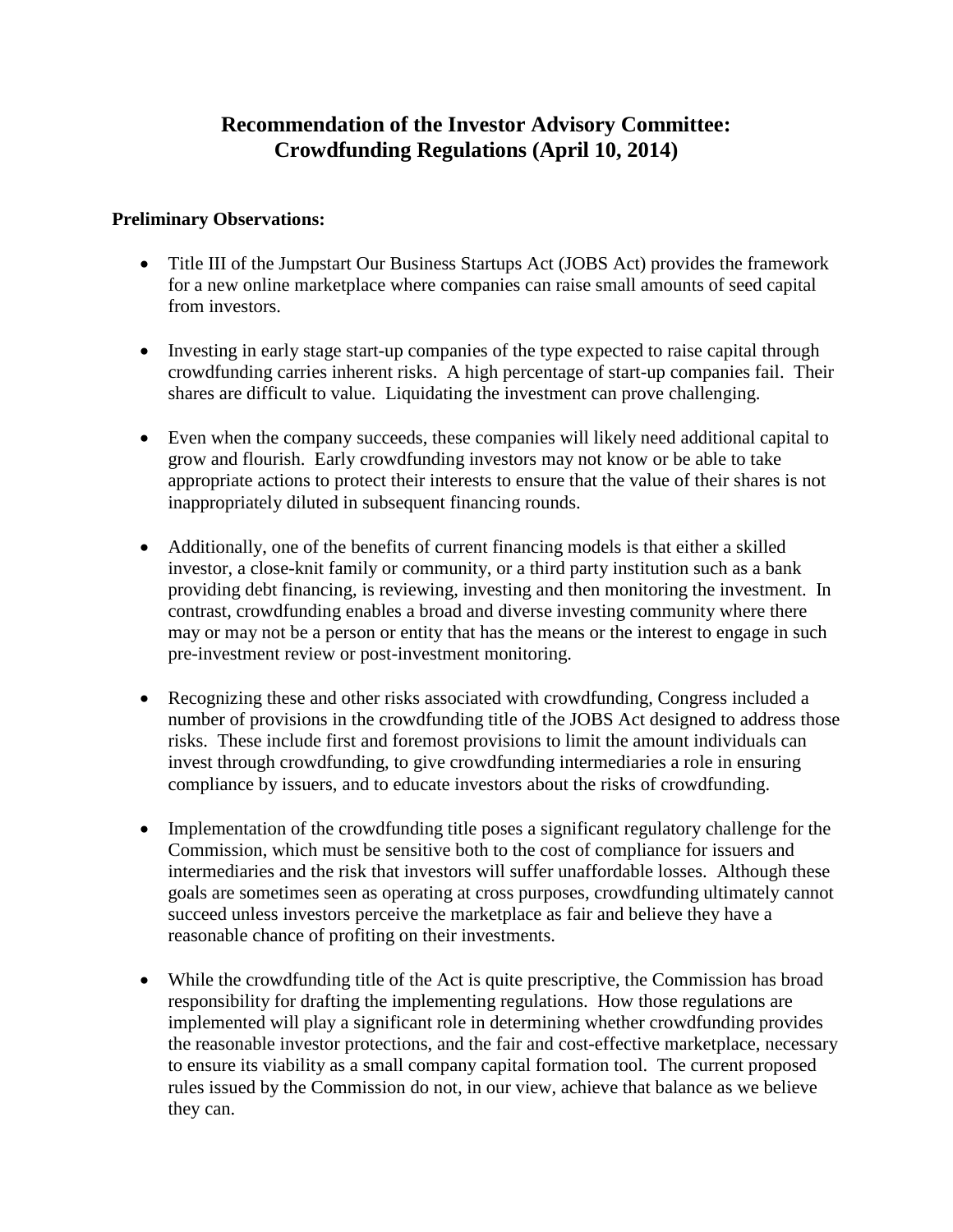## **Recommendations**

The Committee recommends that the Commission adopt regulations implementing crowdfunding that are both consistent with the statute and commensurate with the risks inherent in allowing early stage start-up companies to sell securities based on limited information to unsophisticated, low net worth investors. To achieve that goal, the Commission will need to strengthen its proposed rules in several key areas. The Committee believes the following changes are needed to better ensure that investors understand the risks of crowdfunding and avoid unaffordable financial losses.

#### Recommendation 1

The Commission should, as an initial matter, adopt tighter restrictions on the amounts that investors can invest in crowdfunding. Specifically, the Committee recommends that the Commission initially use a "lesser of" approach to setting investment limits (as explained below), with the exception that investment limits for accredited investors be calculated using the "greater of" methodology. If experience suggests that crowdfunding is a success for investors, the Commission can consider whether to expand the amount that individual investors can place at risk by adopting a "greater of" methodology.

#### Supporting Rationale

Experience tells us that early stage start-up companies have very high failure rates. According to the Bureau of Labor Statistics (BLS), for example, roughly half of all startups are out of business after five years. While improving access to capital for start-up companies could help to improve their prospects, it is equally possible that the very early stage companies that choose to rely on crowdfunding, especially with lesser levels of pre-investment review and postinvestment monitoring, will have even higher failure rates. As a result, even with the best of regulatory protections, crowdfunding investors are likely to be at high risk of losing some or all of the money they invest in crowdfunding offerings.

The central provision Congress included in the crowdfunding title to minimize the risk of devastating financial losses is a limit on the amount that investors can invest in crowdfunding in a given 12-month period. Under the statute, any investor, no matter how low their income or net worth, can invest up to \$2,000 through crowdfunding in a 12-month period. And, no matter how high their income or net worth, no investor can invest more than \$100,000. In between these two outside limits, the statute allows for investments of up to five percent for investors with incomes or net worth below \$100,000 and ten percent for investors with incomes or net worth at or above \$100,000. Net worth is based on the accredited investor definition, which excludes the value of the primary residence.

Unfortunately, the legislative language around these limits is ambiguous: Five or ten percent of which amount, income or net worth or both? And what is the Commission to do about the many individuals who will have income below \$100,000 and net worth above, or vice versa –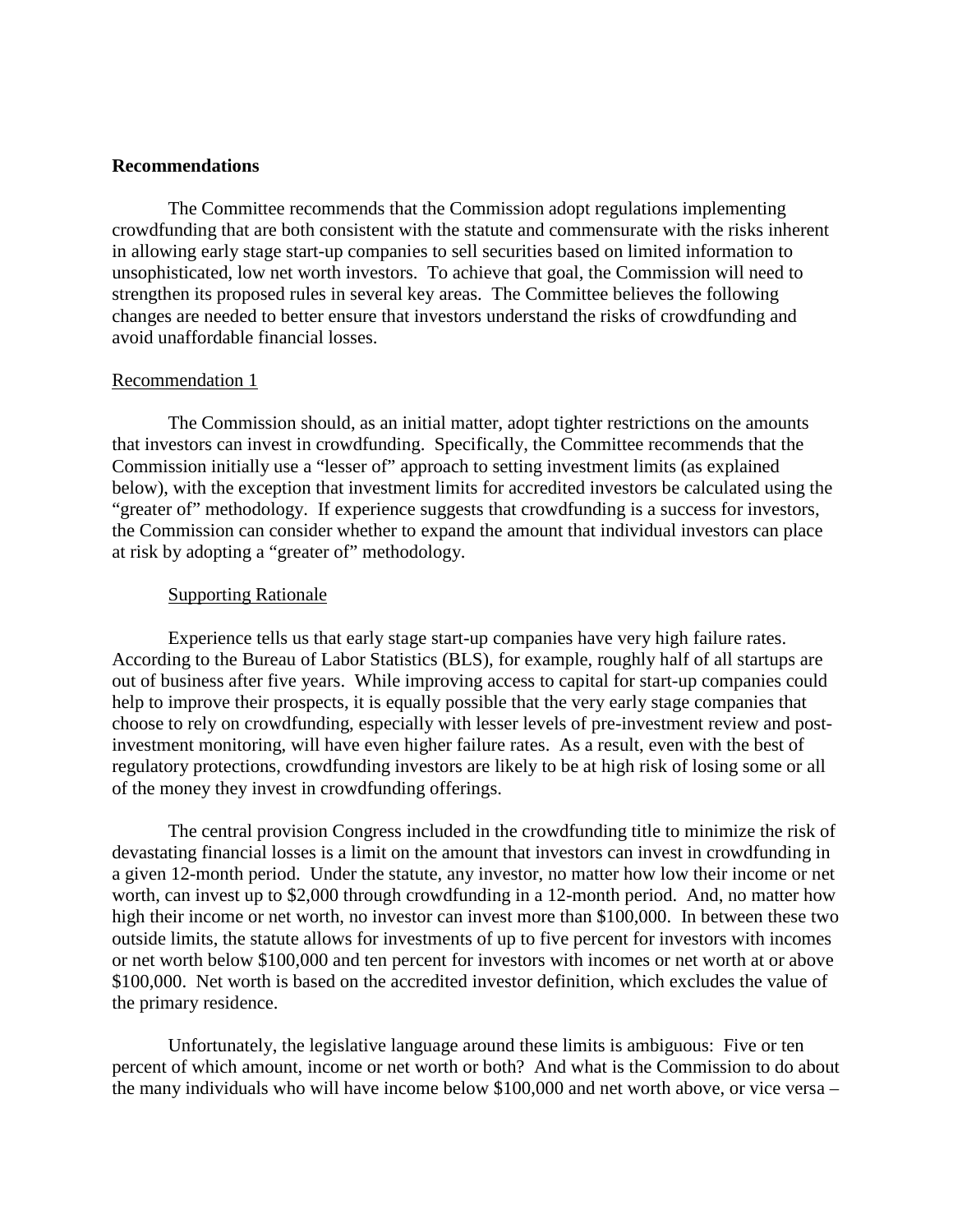where the statutory provisions seem to be in conflict? The statute allows for any number of interpretations.

The Commission has proposed to adopt a "greater of" approach that maximizes the permitted investment amounts. Specifically, it has proposed to apply the ten percent calculation if either income or net worth is at or above the \$100,000 dividing line. And it proposes to allow the limit to be calculated based on the greater of income or net worth. So, a person with an income of \$150,000 and a net worth of \$25,000 would be allowed to invest \$15,000 every 12 months in these early stage start-up companies through crowdfunding platforms. Similarly, a person earning \$25,000 with a net worth of \$150,000 would be allowed to invest up to \$15,000 annually in these early stage start-up companies.

The Committee believes that this "greater of" approach, while one of several approaches that is generally consistent with the statutory language, is inconsistent with the intent of the provision to minimize the risk that investors will suffer unaffordable losses. The percent limits in the statute are already quite high. The Committee believes that few financial professionals would recommend that even their wealthiest clients put anything close to ten percent of their net worth in the individual stocks of early stage start-up companies. This concentration issue would be even more of a concern for the moderate income individuals who will be permitted to participate in crowdfunding.

While some assert that maximizing the permissible investment amounts could increase the ability of investors to diversify across multiple crowdfunding offerings, the Committee believes, based on what is currently expected in the crowdfunding space, that the risks of overinvesting in the general category of companies that use crowdfunding far outweigh the benefits of increased potential for diversification within this category. Furthermore, increasing the investment limits without also limiting the amounts that can be put into any one individual company will not necessarily result in greater diversification across multiple offerings; it could just as easily result in investors' making a bigger bet on a single offering. Indeed, the latter may be more likely to occur, since investing in a single offering is simpler than researching and investing in a multitude of offerings. In addition, significant diversification could still be achieved even within much lower investment limits if investors chose to invest small amounts.

The Committee therefore urges the Commission to adopt an interpretation of the statute that would be more consistent with congressional intent to limit investor losses. Specifically, the Committee recommends that, at least as an initial matter, the Commission adopt a "lesser of" approach for those investors who are not accredited investors. This is the opposite of the Commission's proposed approach. It would base the calculation on the lesser of income or net worth and make the calculation using the lower five percent amount if either income or net worth fell below the \$100,000 threshold. This approach would mean that unless both an investor's income and net worth exceeded \$100,000, they would only be allowed to invest up to five percent, and that five percent calculation would be applied to the lower of either their net worth or income. If both an investor's net worth and income exceeded \$100,000, then they could invest up to ten percent, but that percent would still be calculated based on the lower of either their income or net worth. Additionally, however, the Committee believes it *would* be appropriate for the Commission to retain the "greater of" approach to setting investment limits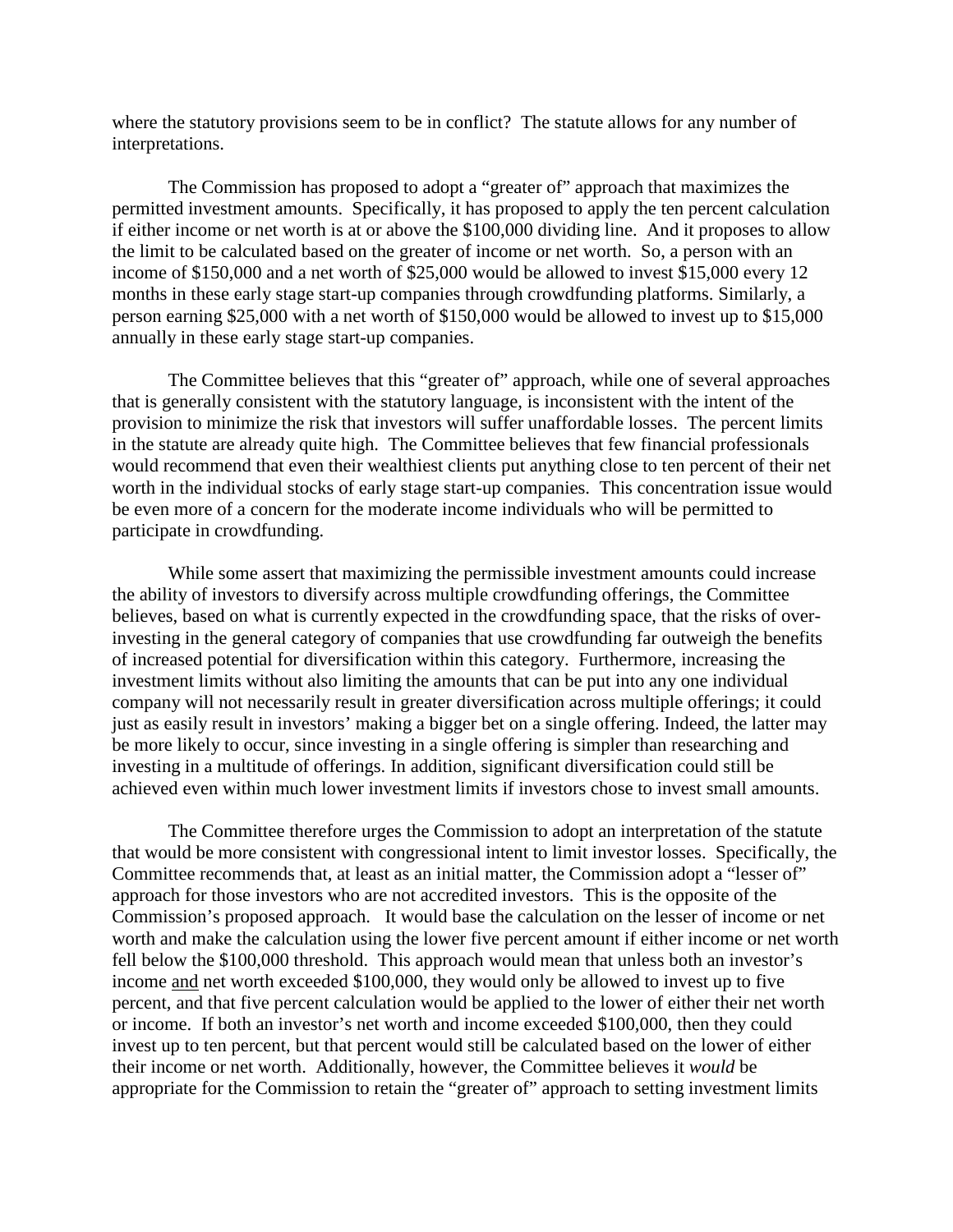for accredited investors, who are at least in theory better positioned to understand the risks and absorb potential losses.<sup>[1](#page-3-0)</sup>

Adopting a "lesser of" approach initially would enable the Commission to gain experience with crowdfunding in order to better understand the risks to investors and the effectiveness of the "wisdom of the crowd" in addressing those risks. If crowdfunded companies enjoy a lower than feared failure rate, if concerns about unfair valuations, liquidation risk, and risk of dilution are found to have been exaggerated, and if efforts to ensure that investors understand the risks of crowdfunding prove effective, then the Commission could consider adopting a "greater of" approach to setting investment limits for all crowdfunding investors.

# Recommendation 2

The Commission should strengthen the mechanisms for the enforcement of the investment limits in order to better prevent errors and evasion. To reduce errors in calculating investment limits, the Committee recommends that intermediaries be required to create a tool that investors would use to assemble the underlying data on which investment limits are calculated and to perform the calculations electronically. The Committee also recommends that the Commission view the provision allowing reliance on investor representations to enforce compliance with investment limits across platforms to be a temporary one. The Commission should monitor the effectiveness of this approach in order to determine whether it should be continued or whether a more stringent enforcement mechanism is needed.

# Supporting Rationale

The Committee is concerned that investors will not receive the full benefits of tighter investment limits unless the Commission also significantly strengthens the mechanisms for enforcing the limits. Although Congress intended intermediaries to play an active role in enforcing the limits, the Commission proposes to allow intermediaries to rely solely on the representations of investors to meet this requirement. The Committee believes there is a high likelihood of unintended errors in making these calculations. The most likely error – failing to subtract the value of the home from the net worth calculation – could have an enormous impact on the outcome of the calculation. That one mistake could move many investors above the \$100,000 threshold and increase by tens or even hundreds of thousands of dollars the amount on which the investment limit is based.

Investor education advocates and financial surveys all reflect that most Americans do not have a financial plan, making it more likely than not that they do not know what their net worth is. At a minimum, therefore, the Committee believes it is essential that intermediaries create an electronic work sheet to prompt investors to enter a set of required underlying data on which the investment limits are based. Instead of simply requiring investors to enter their net worth, for example, platforms should be required to create a tool for investors to use to calculate their net worth appropriately, identifying categories of assets and liabilities (bank accounts, investment

<span id="page-3-0"></span><sup>&</sup>lt;sup>1</sup> The Committee has previously suggested and continues to believe that changes are needed to the accredited investor definition to ensure that it achieves this goal.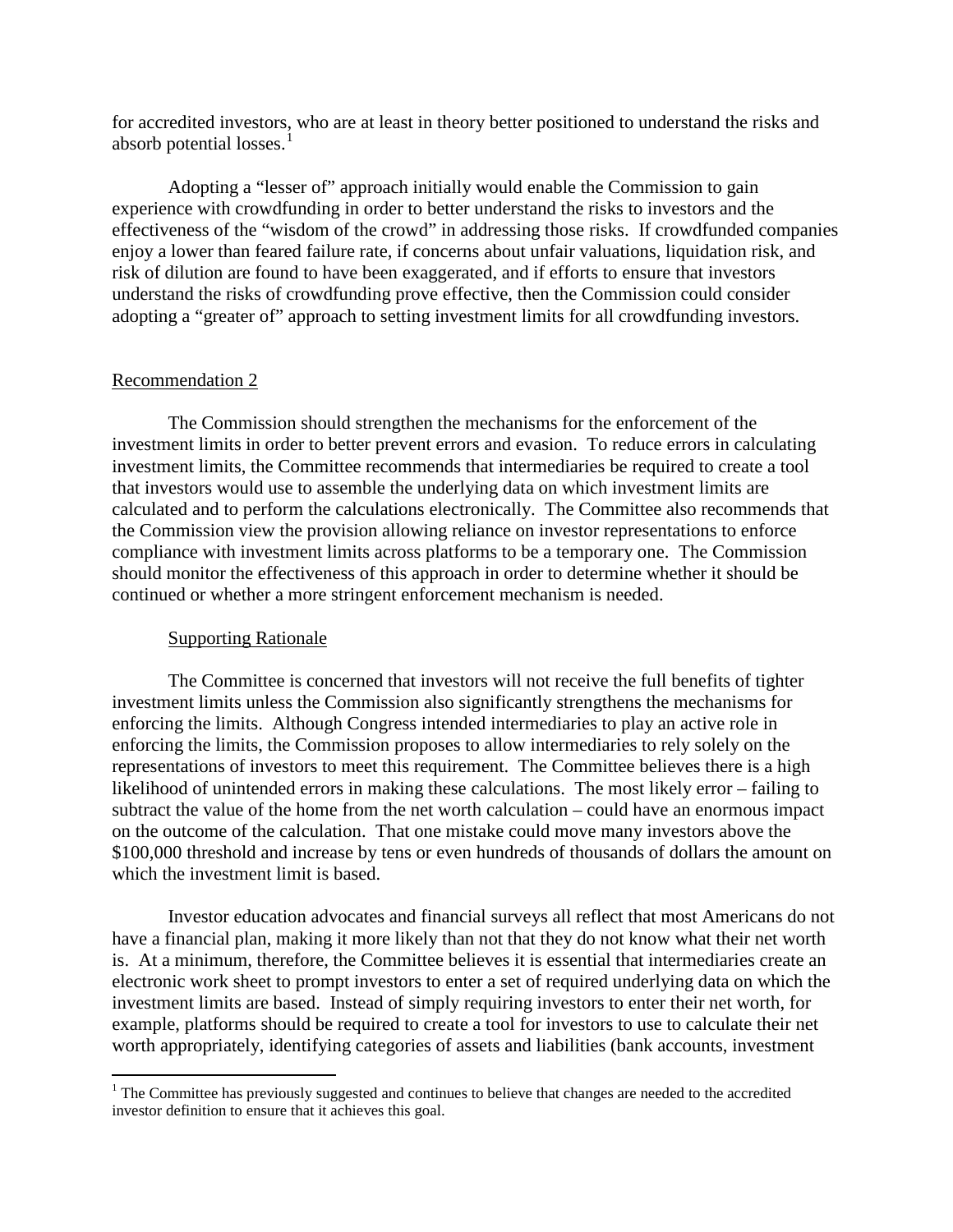accounts, house value, etc.) on which net worth is typically based. Prompts could be included informing investors of the need to deduct outstanding liabilities or exclude the value of the principle residence and providing fields for the investor to use to enter those amounts. The portal software would then perform the actual computation of net worth and the investment limit based on the information provided. Such an approach would not prevent all errors, but it would in our view be significantly more accurate than the Commission's proposed approach. Moreover, we believe this improved protection for investors could be achieved at minimal cost and inconvenience to investors. This clear-cut software tool could also help to serve part of the critical educational role the JOBS Act contemplated for portals.

While such a tool would reduce the likelihood of unintentional errors, that still leaves unaddressed the question of how much intermediaries are required to do to substantiate the data underlying those calculations. Congress made portals responsible for enforcing both the individual and aggregate investment limits, but the proposed rules would allow portals simply to rely on investor representations. As discussed further in the following recommendation, the Commission could provide a safe harbor that allows for reliance on investor representations with regard to the underlying income and net worth information on which the calculation is based in cases where the investment amount is quite small, such as \$500 in a single offering and \$2,000 overall during a 12-month period. This could further benefit investors by providing an incentive for issuers and platforms to allow small investments, something they may be reluctant to do if the costs of compliance make that unaffordable.

A second issue stems from the fact that some investors will likely use multiple crowd funding portals, and there is no easy method for determining eligibility or tracking an investor's total investments for compliance with the annual cap. The investment limits in the crowdfunding title are intended to apply cumulatively to all of an investor's crowdfunding investments within a 12-month period, as well as to investments in an individual offering. As Senator Jeff Merkley, a key author of the crowdfunding title stated, "Without aggregate caps, someone could in theory max out a per-company investment in a single company and then repeat that bet ten, a hundred, or a thousand times, perhaps unintentionally wiping out their entire savings."<sup>[2](#page-4-0)</sup> Congress clearly saw the aggregate caps as a significant component of the bill's overall investor protections. They do, however, pose significant implementation challenges.

As the Commission notes in the proposing release, there currently is no central database that portals could rely on to monitor investments across multiple portals. However, even if a centralized database were developed that would enable funding portals to easily and affordably monitor cumulative investments across different portals, the proposed rule as currently drafted would arguably not require portals to avail themselves of that information. The Committee is concerned that this approach fails to create an incentive for private parties to develop this sort of technological solution to the problem of cross-portal monitoring. The Committee urges the Commission to create an incentive to improve cross-portal monitoring by including an expectation that it will not only monitor the effectiveness of this provision but also that it would expect to terminate it if a cost-effective and suitable cross-portal monitoring system is developed.

<span id="page-4-0"></span> $2^2$  See 158 Cong. Rec. S5476 (July 26, 2012)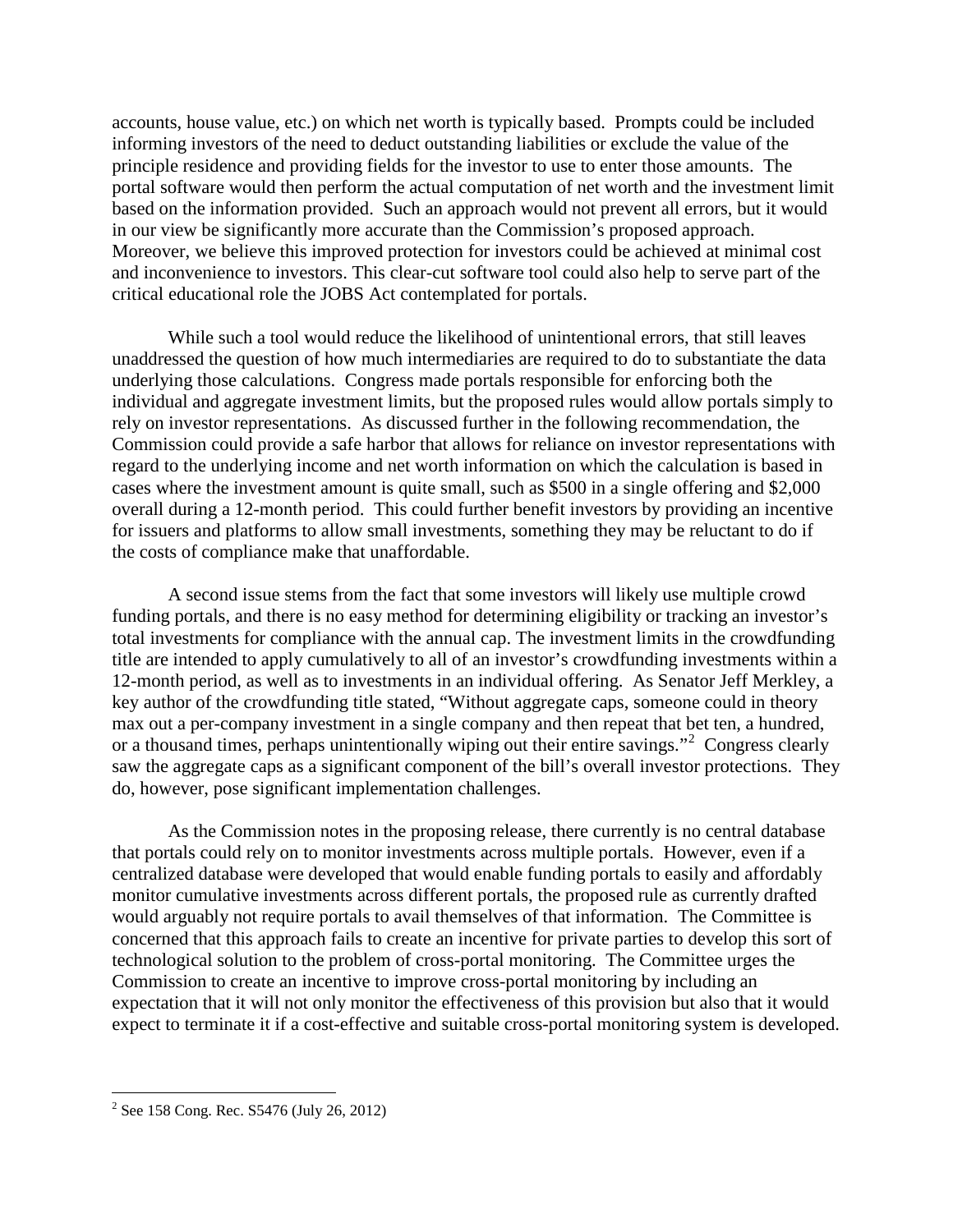Specifically, during the monitoring period in which reliance on investor representations is allowed, the Commission should review both the effectiveness of this approach and subsequent developments. Depending on what it found, the Commission could then determine whether to extend the rule allowing for reliance on investor representations, if that proved effective, or adopt a more rigorous approach to enforcement of the investment limits if it did not. If some alternative enforcement mechanism emerged during this time, such as development of a centralized database, the Commission could determine whether that provided a more effective means of monitoring investments across platforms at an affordable cost. At the same time, the Commission could determine what regulatory requirements should be applied to the operators of such a database in order to ensure the security, privacy, and accuracy of information collected and the smooth functioning of the marketplace.

#### Recommendation 3

The Commission should clarify and strengthen the obligations of crowdfunding intermediaries to ensure compliance by issuers with the crowdfunding title and relevant regulations. The Commission should clarify the requirements for background checks. It should also clearly affirm the right of portals to "curate" offerings, including the right to reject offerings based on whatever factors the portal deems appropriate (including the issues of liquidity and dilution referred to in our Preliminary Observations) without automatically triggering regulation as a broker-dealer. In revising the compliance obligations of intermediaries, the Commission should consider adopting a tiered approach – based on such factors as the size of the offering, permitted investment amounts, and participation by individuals with a record of securities law violations – in order to minimize regulatory costs where the risks are smallest and maximize protections where risks are greatest.

## Supporting Rationale

Many of the small, early stage start-up companies expected to raise capital through crowdfunding will be headed by individuals with little or no previous experience in conducting securities offerings. Moreover, many of these issuers will not have the benefit of advice from legal counsel with extensive capital markets experience or expertise. Even under the relatively streamlined approach imposed on crowdfunding, issuers' legal obligations are complex and, for the neophyte, often confusing. As a result, absent an effective means of ensuring compliance with the crowdfunding title and relevant regulations, violations can be expected to be common even among the best intentioned of issuers. In addition, crowdfunding may become a magnet for the types of fraudulent offerings that have traditionally been found in the less regulated private offering markets.

Congress anticipated this problem and, in response, gave crowdfunding intermediaries a role in ensuring compliance by issuers. In implementing this requirement, the Commission proposes to require intermediaries to have a reasonable basis for believing issuers are in compliance but to allow them to satisfy their general obligations in this regard by relying on the representations of issuers that they are in compliance, "absent knowledge or other information or indications that the representations are not true." The Committee believes this approach, if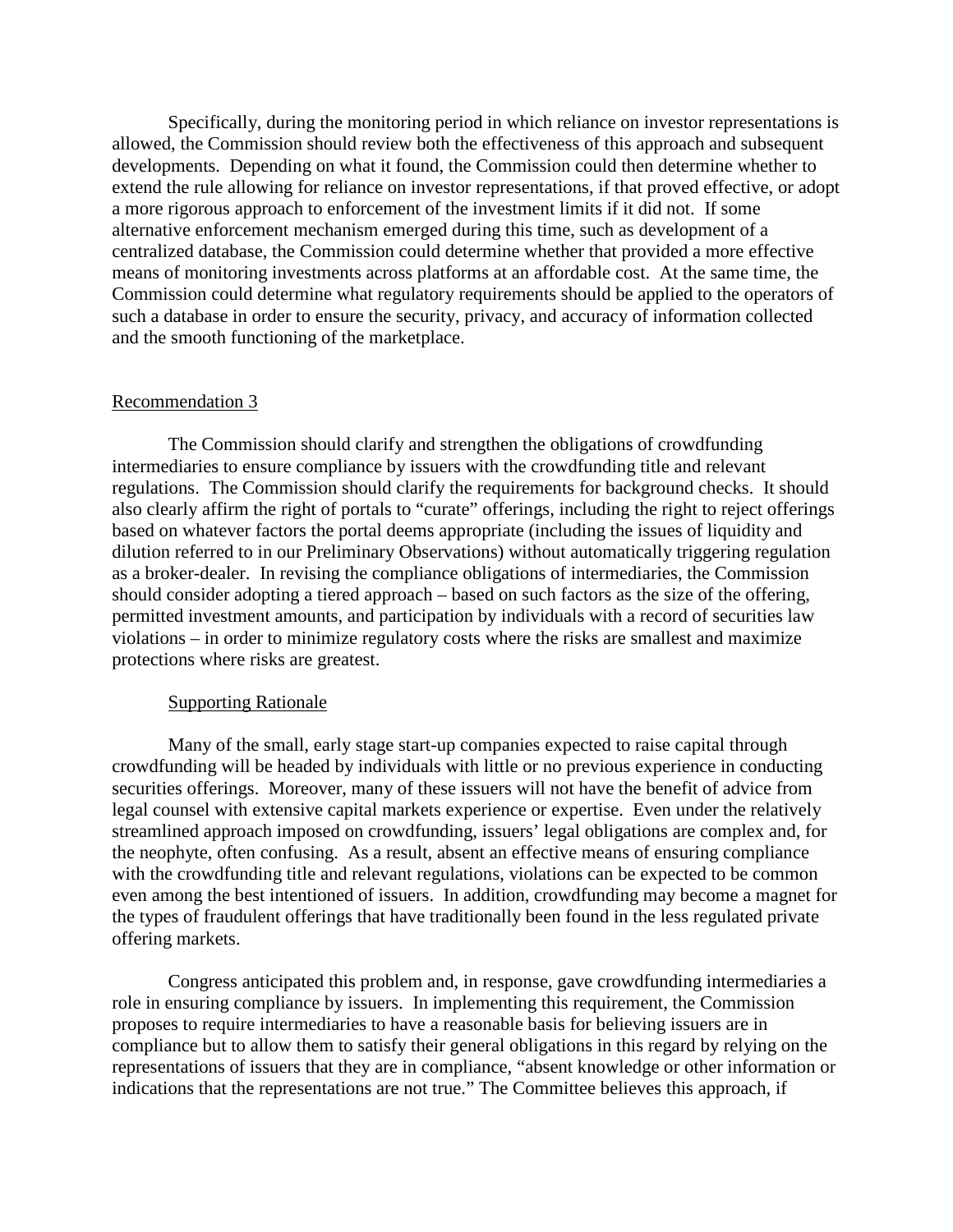adopted, will be ineffective in preventing either intentional fraud or the inadvertent, but potentially serious, compliance violations of honest issuers. We urge the Commission to require intermediaries to play a more active role in insuring compliance by issuers, both before and during the offering.

One of the most cost-effective ways to reduce the risk of serious compliance violations is to give crowdfunding intermediaries a free hand to reject any offering they believe could pose an undue compliance or fraud risk. The proposed rule lays the groundwork for such an approach. It would, for example, require an intermediary to deny access to its platform to an offering if the intermediary believes that the issuer or the offering presents the potential for fraud or otherwise raises concerns regarding investor protection. But this is a vague standard that will inevitably be interpreted differently by different intermediaries. It is unclear, moreover, how this proposed approach would function in conjunction with the proposed limitations on activities that portals are permitted to engage in without triggering full-scale regulation as broker-dealers. As a result, the effectiveness of this proposed approach could be compromised.

The release states, for example, that a funding portal that wishes to avoid regulation as a broker-dealer may not use criteria based on an assessment of the merits or the shortcomings of a particular issuer or offering to restrict its offerings. The rule as proposed creates an unanswered question regarding what would "raise a concern with regard to investor protection" but not constitute an assessment of the shortcomings of a particular offering. This is at best ambiguous, and that ambiguity would likely make intermediaries reluctant to exercise this authority in a way that would maximize the benefits to investors. For example, could an intermediary reject an offering based on the participation of individuals who, but for the forward-looking nature of the bad actor rules, would be defined as bad actors based on their past actions?<sup>[3](#page-6-0)</sup> Could an intermediary that wished to do so reject an offering based on its belief that the securities were unfairly valued or that it failed to adequately protect investors against dilution of the value of their shares? These are among the primary threats to investors identified by the Commission in its economic analysis accompanying the proposed rule. The Committee therefore urges the Commission to clarify that funding portals would be free (though not required) to "curate" their offerings based on these or other factors.

Moreover, while we appreciate the Commission's efforts to carefully consider what actions by funding portals would necessitate regulation as broker-dealers, the Committee questions the logic of restricting funding portals' right to curate offerings based on its evaluation of the quality of those offerings or on any other criteria determined by the portal. Just as brokers are permitted to restrict the range of their offerings without being deemed to be making a recommendation, funding portals should enjoy a similar freedom subject to appropriate restrictions designed to ensure that they do not present their offerings in a way that will be perceived as making a specific recommendation by investors. In determining whether a recommendation has been made, the Commission should look to its existing guidance (with regard to the presence or absence of a "call to action" for example) to draw that distinction. While there are risks that some funding portals will either intentionally or inadvertently cross the

<span id="page-6-0"></span><sup>&</sup>lt;sup>3</sup> The bad actor rule identifies a series of regulatory and legal sanctions that would disqualify an individual from participating in crowdfunding offerings. However, the rules do not apply to sanctions that occurred before the rules were adopted.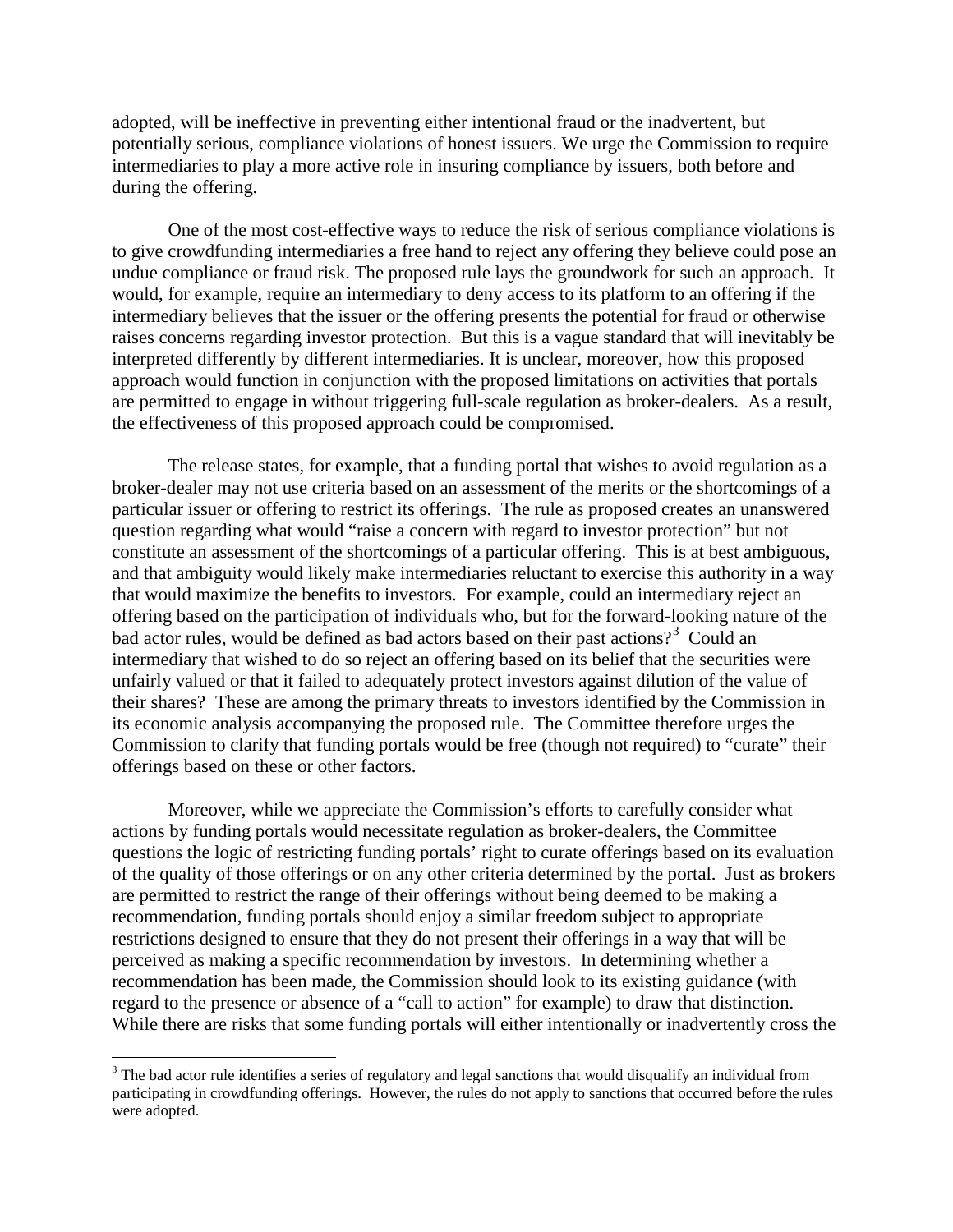line, the potential benefits of enabling portals to specialize in certain types of offerings or compete based on the quality of their offerings appear self-evident. Indeed, with regard to the latter point, we encourage the Commission to explore whether it would be possible to require or encourage intermediaries to post standardized information about the failure rates, returns and other relevant information of start-up companies funded through their portals.

In a related provision, the proposed rule also requires intermediaries to deny access to their platform if the intermediary has a reasonable basis for believing that an issuer, or any of its officers, directors (or any person occupying a similar status or performing a similar function) or 20 Percent Beneficial Owners, is subject to a disqualification under the proposed rules. As part of their obligations to fulfill this requirement, intermediaries are required to conduct background and securities enforcement regulatory history checks on individuals associated with an offering. However, the Commission has failed to set any standards for these background checks, relying instead on intermediaries to use their "experience and judgment … to design systems and processes to help reduce the risk of fraud in securities-based crowdfunding." The Committee is concerned that this approach is likely to result in background checks of uneven quality. We therefore urge the Commission to clarify intermediaries' obligations in this regard in order to ensure that a minimum standard of quality is met.

The Committee urges the Commission to require that a summary of the sources consulted as part of the background check be posted on the website along with a description of the portal's standards for determining which offerings present a risk of fraud. Requiring posting of information about the sources consulted in compiling the reports would better enable investors to evaluate the thoroughness of the background check, thus creating an incentive for intermediaries to conduct thorough reviews in the absence of clear Commission guidelines. Moreover, as noted above, under the Commission's proposed regulatory approach, intermediaries would be expected to use their own judgment in determining whether a particular issuer presents the "potential for fraud or otherwise raises concerns regarding investor protection." Investors may judge the issues differently from intermediaries. Requiring portals to clearly describe the criteria they use in determining which offerings may pose a fraud risk, including the types of findings that would and would not be viewed as disqualifications, would better enable investors to determine for themselves how carefully offerings are being screened and whether additional research or action by the investor is needed.

While clarifying intermediaries' rights to reject offerings and responsibilities with regard to background checks could reduce the risk of fraud, these steps are unlikely to address the problem of more routine violations of the crowdfunding title and the relevant regulations. The Committee believes that investors would benefit if intermediaries played a more active role in preventing these violations than the Commission rules require. This could include, for example, ensuring that all the required disclosures are provided by the issuer,  $\alpha$  ensuring that the issuer meets the criteria appropriate to its offering amount (such as providing audited financial statements for offerings raising more than \$500,000), and stays within the funding cap. We are

<span id="page-7-0"></span> <sup>4</sup> We refer here to ensuring that there is indeed a "risk factors" section, but we are *not* suggesting the portal should be required to attempt to determine if the risks listed are a comprehensive list of risks for that issuer or are properly and fully stated. The Committee understands that effort would necessitate a due diligence review by the portal, which the Committee is not suggesting.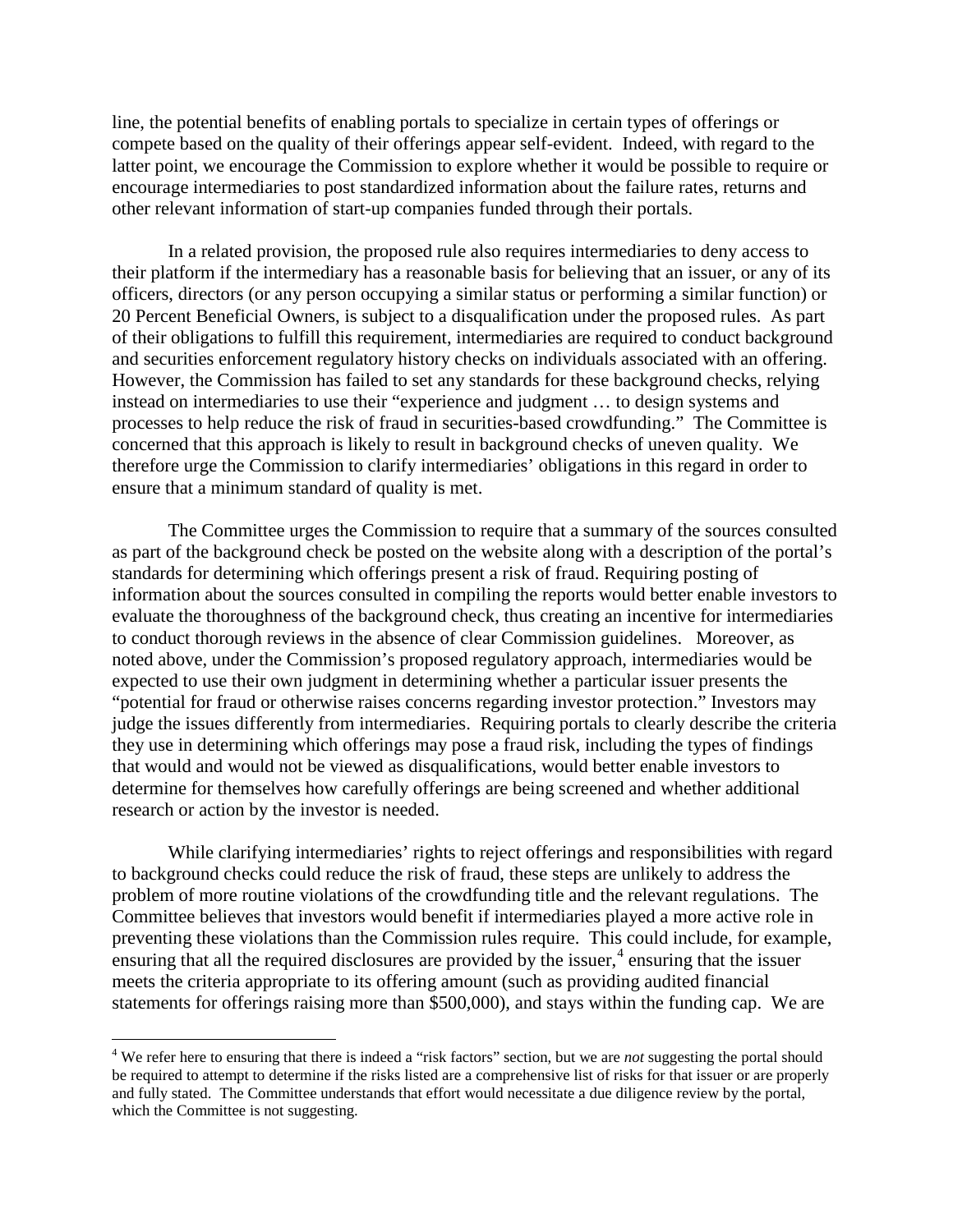concerned that simply relying on representations by issuers that they are in compliance will not significantly inhibit either intentional or unintentional violations. If more rigorous compliance requirements are adopted, intermediaries could choose whether to perform some or all of these functions in-house or rely on independent compliance services, whichever is more cost-effective.

We recognize, however, that imposing greater oversight obligations on intermediaries will also impose greater costs and that, taken to the extreme, this could make crowdfunding unaffordable for the issuers crowdfunding is intended to serve. To reduce that risk, we encourage the Commission to consider a tiered approach to compliance obligations that imposes heightened obligations as the risks to investors increase, just as the legislation itself tiers requirements regarding financial disclosures. Under such an approach, for small offerings that cap investments at a low level, \$500 for example, and where there is no participation by individuals with a history of security law violations, the intermediary could be permitted to rely on representations by issuers to satisfy their obligation to ensure compliance. As the size of the offering, the size of permitted investments, or other risk factors increase, the Commission should consider requiring intermediaries to conduct more rigorous compliance reviews. In addition, the Commission could take a similarly tiered approach to the reporting obligations of issuers, requiring more detailed disclosure by issuers with regard to such factors as their business plan, pricing of the securities, their financial condition, and the risks of the particular offering. This would impose the greatest costs where the risks to investors are greatest while minimizing costs where risks of unaffordable financial losses are reduced.<sup>[5](#page-8-0)</sup>

#### Recommendation 4

The Commission should take further steps to ensure that educational materials clearly convey the required information and are reviewed and, to the degree possible, understood by investors.

#### Supporting Rationale

In order to better ensure that investors understand the risks associated with crowdfunding, the statute makes intermediaries responsible for ensuring that: investors review educational materials, positively affirm that they understand that they could lose all their money and that they can afford to do so, and "answer questions demonstrating an understanding of the level of risk generally applicable to investments in startups, emerging businesses and small issuers, the risk of illiquidity and such other matters as the Commission determines appropriate." While we recognize that regulatory flexibility can lead to innovation, the Committee is concerned that crowdfunding intermediaries will be reluctant to do anything that could discourage investment. As a result, the flexibility that the proposed rules provide could leave room for intermediaries to develop educational materials that downplay the risks and to deliver them in ways that minimize the likelihood that they will be read and understood. We therefore urge the Commission to strengthen requirements with regard to content and delivery of educational materials in order to

<span id="page-8-0"></span><sup>&</sup>lt;sup>5</sup> The Committee recognizes that small offerings may have a high level of compliance violations. The risk we refer to here is the risk that investors will, as a result, suffer serious financial harm.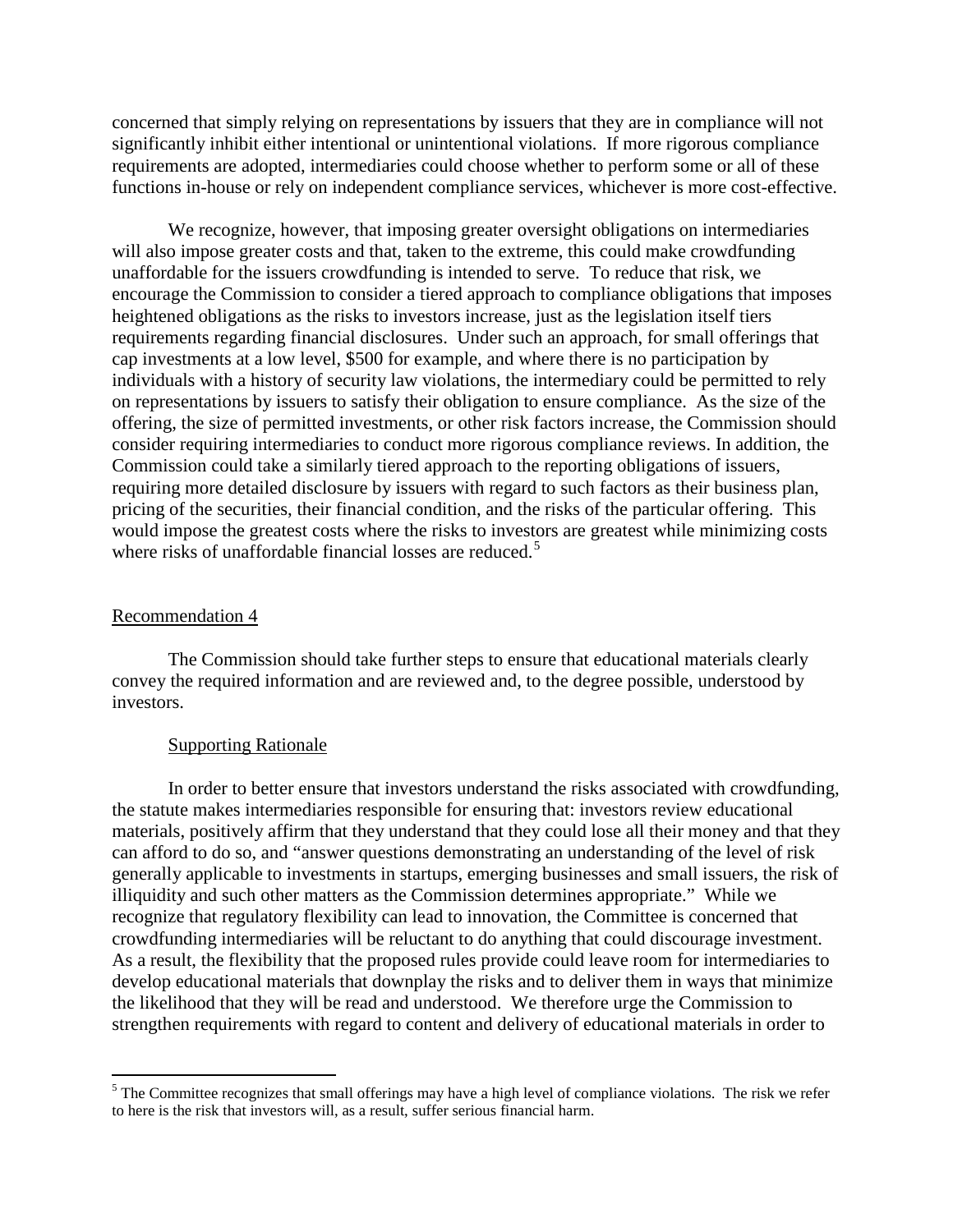increase the likelihood both that they will be read and that they will clearly convey the essential information.

The Committee believes it would be appropriate for regulators (the Commission, state securities regulators, FINRA or all three working together) to develop a sample guide designed to alert investors to the risks of crowdfunding. Such a guide should cover, in plain language, the key risks to investors – risks that are clearly identified in the economic analysis accompanying the proposed rule. Any such material should highlight the high failure rate of small startup companies, the fact that shares will not be set based on market data and may therefore be mispriced, the lack of liquidity, and the risk that, absent appropriate protections, the value of their shares could be diluted. It should include explicit warnings that investors should not invest in crowdfunding unless they can afford to lose the entire amount of their investment or if they expect to have an immediate need for the funds. Ideally, regulators would test the materials with investors to ensure their effectiveness.

Instead of allowing intermediaries to rely on the representations of investors that they have reviewed the material, the Commission should consider requiring or encouraging the material to be presented in the form of participatory education such as an interactive questionnaire that investors are required to complete successfully before being allowed to invest through the intermediary's portal. The questionnaire could be designed in such a way that it combines a test of the investor's understanding of these basic concepts with educational messages designed to increase that understanding. This would satisfy the statutory requirement that the investor actually review the material in a way that the proposal to rely on investor representations would not. Much as the proposal currently requires, the Commission could then require that investors reaffirm each time they invest that they understand the risks associated with crowdfunding, can afford to lose their entire investment, and to not expect to need the funds being invested in the near term.

## Recommendation 5

The Commission should withdraw its proposed definition of electronic delivery, which fails to ensure that investors actually receive the required disclosures and educational materials, and continue to rely instead on the strong and effective policy for electronic delivery adopted by the Commission in the mid-1990s.

## Supporting Rationale

The Committee agrees that it is appropriate in the context of an entirely online marketplace to require investors to agree to electronic delivery of disclosures. We are deeply disturbed, however, that the Commission has proposed a definition of electronic delivery that could be satisfied by delivery of "an electronic message that provides notice of what the information is and that it is located on the intermediary's platform or on the issuer's website." As drafted, the proposal would not even require that the message clearly identify in general terms where on the website the information is located, let alone require that it provide a specific URL that would take the investor directly to the document. The information that could be delivered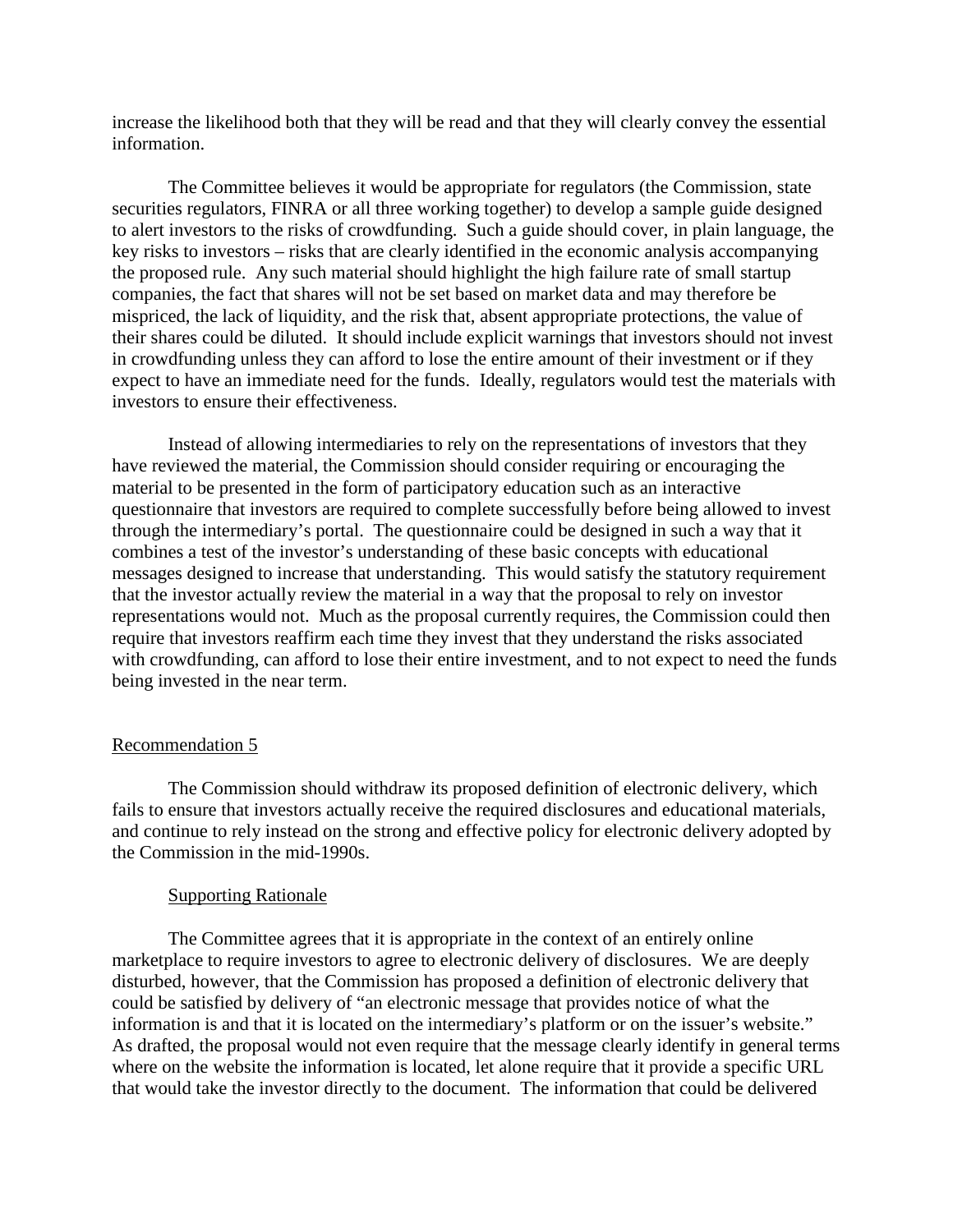through this method includes information that is essential to an informed investment decision, such as financial information about the issuer, the background of individuals associated with the offering, the risks specific to the offering, and much more.

Past experience and research tells us that, if we want investors to read disclosures, we need to make it as easy as possible for them to access that information. This is particularly important for the unsophisticated and inexperienced investors who are expected to participate in crowdfunding. By potentially forcing these investors to actively seek out disclosures, the Commission's proposed approach fails to meet this standard and thus reduces the likelihood that investors will base their crowdfunding investments on a careful consideration of all the relevant information issuers are required to provide. In short, the proposed approach would impose inappropriate and unwarranted burdens on investors to seek out required disclosures, particularly in circumstances where issuers have information they are reluctant for investors to see. In addition, it poses a significant risk that issuers and intermediaries would use this less transparent delivery mechanism to deliver information they prefer to obscure, thus lending itself to disclosure practices that are not simply opaque but also abusive.

Finally, there is simply no reasonable justification for permitting this approach. It is a simple matter to require that any electronic message through which disclosures are delivered include, at a minimum, the specific URL where the required disclosures can be found. The costs to issuers and intermediaries would be insignificant, far outweighed by the potential benefits to investors.

## Recommendation 6

The Commission should require crowdfunding offerings to be integrated with offerings in reliance on a separate exemption where needed and appropriate to prevent evasion of regulatory requirements.

# Supporting Rationale

The Commission has proposed to eliminate application of the integration doctrine in all circumstances. The Committee is concerned that, if adopted, the approach will allow issuers to circumvent many of the protections for investors proposed in Regulation Crowdfunding. In the absence of integration, issuers would be able to conduct offerings simultaneously under multiple exemptions with potentially conflicting regulatory requirements. Senator Merkley, one of the drafters of the legislation, recognized these concerns. He specifically noted, for example, that "[i]t is critical . . . that the now-looser solicitation rules for a post-JOBS Act Regulation D offering not be permitted to undermine the centralized transparency protections of crowdfunding's restrictions on advertising."[6](#page-10-0) To address these concerns, the Committee urges the Commission to take a narrower approach toward the integration doctrine. Rather than

<span id="page-10-0"></span><sup>&</sup>lt;sup>6</sup> See 158 Cong. Re. S5476 (July 26, 2012) (Statement by Senator Merkley) ("This is a difficult issue, especially as Regulation D's restrictions on general solicitation have been loosened by Title II of the JOBS Act. I believe that careful study and attention needs to be paid to how the two should interact in various contexts, including with respect to integration.").